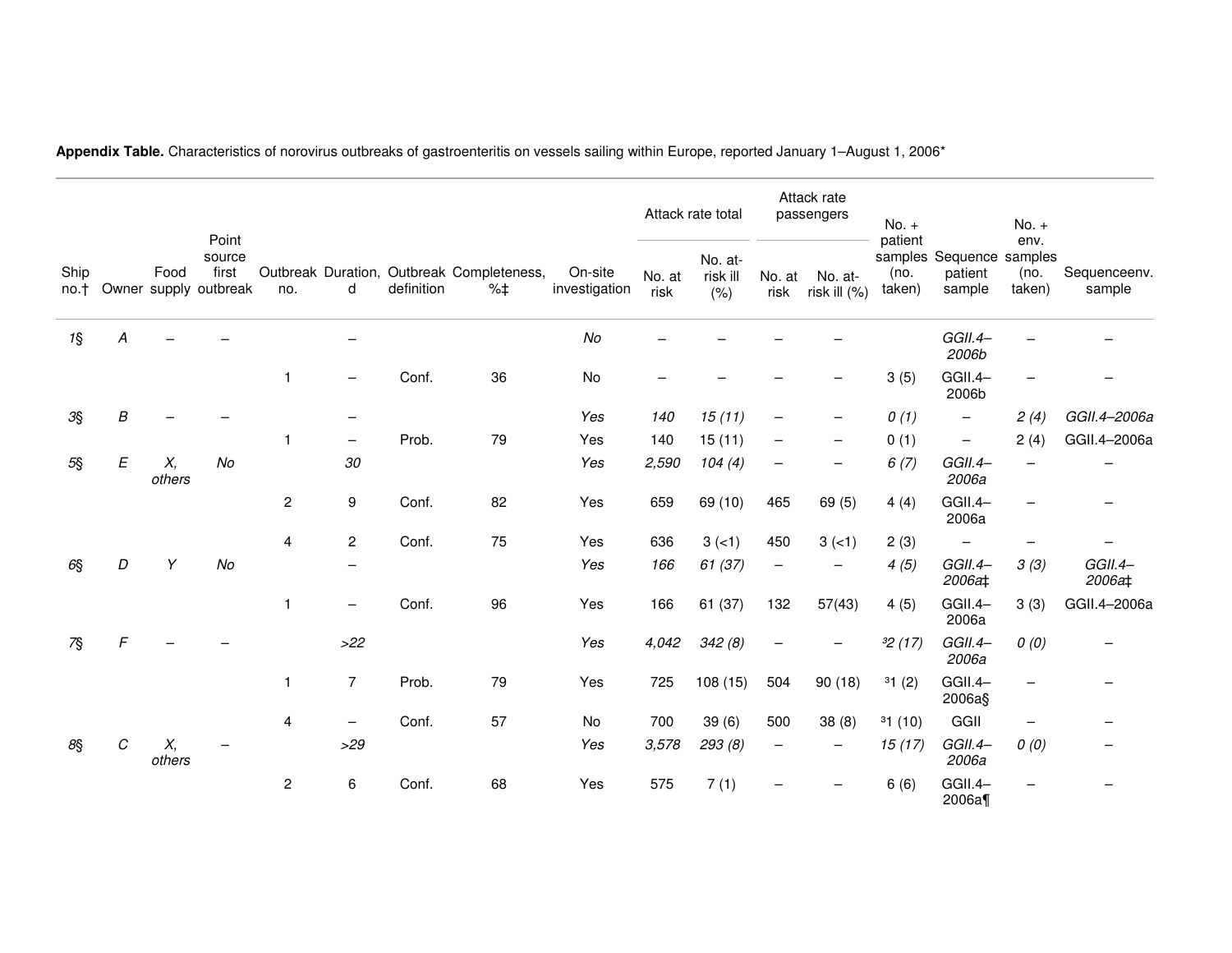|       |    |              |                          | 3            | 6                 | Conf. | 79  | Yes    | 593    | 120 (20)     | 402                      | 117 (29)                 | 6(6)     | GGII.4-<br>2006a¶        |                          |                   |
|-------|----|--------------|--------------------------|--------------|-------------------|-------|-----|--------|--------|--------------|--------------------------|--------------------------|----------|--------------------------|--------------------------|-------------------|
|       |    |              |                          | 6            | —                 | Conf. | 57  | Yes    | 600    | $5(-1)$      | $\overline{\phantom{0}}$ | $\overline{\phantom{m}}$ | 3(5)     | $\overline{\phantom{0}}$ |                          |                   |
| $9\S$ | G  |              |                          |              |                   |       |     | Yes    | 12,124 | 369 (3)      | —                        | $\qquad \qquad -$        | 8(11)    | GGII.4-<br>2006a         | 1(31)                    |                   |
|       |    |              |                          |              | $\qquad \qquad -$ | Conf. | 75  | Yes    | 3,124  | 234(7)       | 2,261                    | 220(10)                  | 8(11)    | GGII.4-<br>2006a         | 1(31)                    | $\qquad \qquad -$ |
| 10§‡‡ | H  | Z            | $\overline{\phantom{m}}$ |              | >3                |       |     | Yes    | 10,013 | $40 (-1)$    | $\overline{\phantom{m}}$ | -                        | 3(3)     | GGII.4-<br>2006a         | 0(3)                     |                   |
|       |    |              |                          | 4            | 1                 | Conf. | 71  | Yes    | 1,139  | $6(-1)$      | 1011                     | $3(-1)$                  | 3(3)     | GGII.4-<br>2006a§        | $\overline{\phantom{a}}$ |                   |
| $11\$ |    |              |                          |              |                   |       |     | $N\!o$ | 2,217  | 68 (3)       | $\overline{\phantom{0}}$ | $\overline{\phantom{0}}$ | 8(8)     | GGII.4-<br>2006b         | 0(0)                     |                   |
|       |    |              |                          |              | --                | Conf. | 54  | No     | 350    | 34(10)       | $\overline{\phantom{0}}$ | —                        | 8(8)     | GGII.4-<br>2006b         |                          |                   |
| $12\$ | D  | Υ            |                          |              | >30               |       |     | Yes    | 454    | 137 (30)     | $\overline{\phantom{m}}$ | $\overline{\phantom{m}}$ | 6(7)     | GGII.4-<br>2006b‡        | 4(13)                    | GGII.4-<br>2006b‡ |
|       |    |              |                          | $\mathbf{2}$ | 9                 | Conf. | 100 | Yes    | 147    | 61(41)       | 115                      | 55 (48)                  | 6(7)     | GGII.4-<br>2006b         | 4(10)                    | GGII.4-2006b      |
| 13§‡‡ | J  | Χ,<br>others |                          |              | 8                 |       |     | Yes    | 2,442  | 40(2)        | 2,142                    | 32(1)                    | 7(10)    | GGII.4-<br>2006a‡        | 1(10)                    | GGII.4-<br>2006a‡ |
|       |    |              |                          |              | 1                 | Conf. | 100 | Yes    | 1,150  | 33(3)        | 1,000                    | 25(3)                    | 4(5)     | GGII.4-<br>2006a¶        | 0(5)                     |                   |
|       |    |              |                          | $\mathbf{2}$ | 3                 | Conf. | 89  | Yes    | 1,292  | 7(1)         | 1,142                    | 7(<1)                    | 3(5)     | $\overline{\phantom{m}}$ | 1(5)                     | GGII.4-<br>2006a¶ |
| Total | 10 |              |                          |              |                   |       |     |        | 37,766 | 1,469<br>(4) |                          |                          | 358 (87) |                          | 11(331)                  |                   |

\*env., environmental; –, no data; Conf., confirmed; Prob., probable.

†For ships 2 and 4, none of the outbreaks could be contributed to norovirus; these ships are excluded from this table.

‡Name of the vessel; owner; food suppliers; serial number of outbreak; start and end of cruise; no. of people at risk; onset of first and last illness; no of cases; no., outcome, and<br>sequence of stool samples taken; diagno